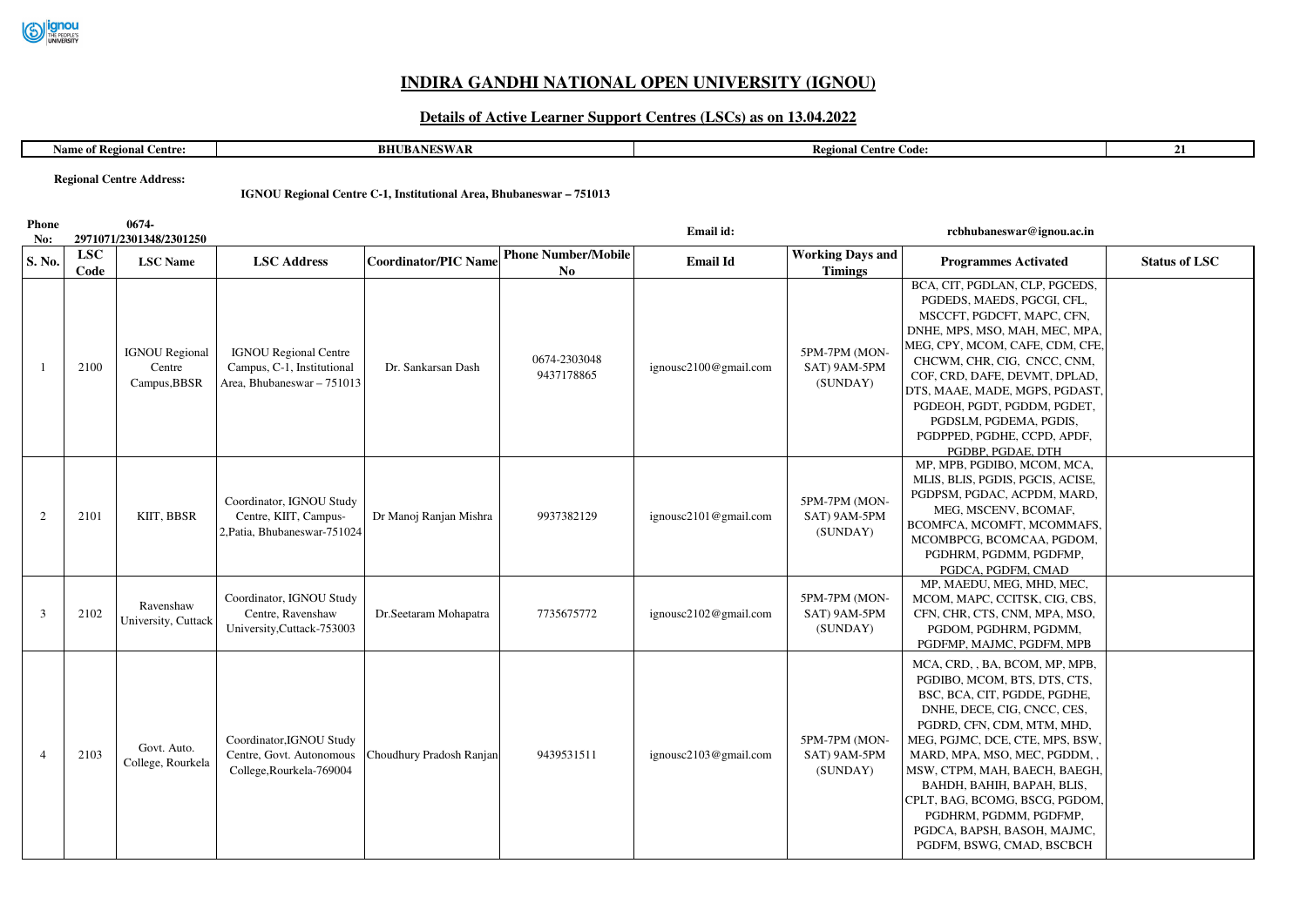

| S. No.         | <b>LSC</b><br>Code | <b>LSC</b> Name                           | <b>LSC Address</b>                                                                                | Coordinator/PIC Name                      | <b>Phone Number/Mobile</b><br>No | <b>Email Id</b>        | <b>Working Days and</b><br><b>Timings</b> | <b>Programmes Activated</b>                                                                                                                                                                                                                                                                                                               | <b>Status of LSC</b> |
|----------------|--------------------|-------------------------------------------|---------------------------------------------------------------------------------------------------|-------------------------------------------|----------------------------------|------------------------|-------------------------------------------|-------------------------------------------------------------------------------------------------------------------------------------------------------------------------------------------------------------------------------------------------------------------------------------------------------------------------------------------|----------------------|
| 5              | 2104               | Khallikote Auto<br>College,<br>Berhampur, | Coordinator, IGNOU Study<br>Centre, Khallikote<br>Autonomous College,<br>Berhampur, Ganjam-760001 | Dr Satyanarayan Kund                      | 9861256812                       | ignousc2104@gmail.com  | 5PM-7PM (MON-<br>SAT) 9AM-5PM<br>(SUNDAY) | BA, BCOM, MP, MPB, PGDIBO,<br>MCOM, BTS, DTS, CTS, BCA, CIT,<br>MCA, DNHE, DECE, CIG, CNCC, CES,<br>PGDRD, CFN, CDM, , MEG, DCE, ,<br>CPLT, , MAH, MPS, BSW, MARD,<br>MPA, MSO, MEC, PGDDM, CTPM,<br>MSW, BLIS, BAECH, BAEGH,<br>ВАНDН, ВАНІН, ВАРАН, ВСОМАҒ,<br>BAG, BCOMG, BSCG, PGDCA,<br>BAPSH, BASOH, BSWG, CMAD                     |                      |
| 6              | 2105               | Govt. Autonomous<br>College, Angul        | Coordinator, IGNOU Study<br>Centre, Govt. Autonomous<br>College, Angul-759143                     | Dr. Narayan Nayak                         | 9437242695                       | ignousc2105r@gmail.com | 5PM-7PM (MON-<br>SAT) 9AM-5PM<br>(SUNDAY) | CHR, CES, CRD, BA, BCOM, BCA,<br>CIT, PGDHE, PGDRD, CFN, PGJMC,<br>MARD, MEG, CTPM, , BAECH,<br>BAEGH, BAHDH, BAHIH, BAPAH,<br>MCOM, MEC, MHD, BAG, BCOMG,<br>BAPSH, BASOH, MAJMC                                                                                                                                                         |                      |
| $\overline{7}$ | 2106               | F.M. Autonomous<br>College, Balasore      | Coordinator, IGNOU Study<br>Centre, F.M. Autonomous<br>College, Balasore-756001                   | Dr. Abhijit Das                           | 9437787879                       | ignou2106bls@gmail.com | 5PM-7PM (MON-<br>SAT) 9AM-5PM<br>(SUNDAY) | CHR, CRD, , BA, BCOM, BSC, BTS,<br>DTS, CTS, BCA, CIt, CIG, CES,<br>PGDRD, CFN, MP, MCA, MAH, MPS,<br>BSW, PGDDM, MARD, MPA, MSO,<br>MEC, MAPC, CTPM, MSW, BAECH,<br>BAEGH, BAHDH, BAHIH, BAPAH,<br>CIT, MCOM, MEG, MHD, BAG,<br>BCOMG, BSCG, PGDOM, PGDHRM,<br>PGDMM, PGDFMP, PGDCA, BAPSH,<br>BASOH, PGDFM, MPB, BSWG,<br><b>BSCBCH</b> |                      |
| -8             | 2108               | G. M. University,<br>Sambalpur            | Coordinator, IGNOU Study<br>Centre, G. M. University,<br>Sambalpur-768004                         | Dr. Manasmita Mahapatra<br>(Asst. coord.) | 8093473288 9337386832            | ignousc2108@gmail.com  | 5PM-7PM (MON-<br>SAT) 9AM-5PM<br>(SUNDAY) | CRD, , BA, BCOM, BSC, BTS, DTS,<br>CTS, CIT, CTPM, PGDDE, PGDHE,<br>BLIS, CIG, CES, PGDRD, CFN, MEG,<br>MP, MCA, BCA, MHD, MAH, MPS,<br>BSW, PGDDM, , MARD, MPA, MSO,<br>MEC, MCOM, MSW, BAECH, BAEGH,<br>BAHDH, BAHIH, BAPAH, BAG,<br>BCOMG, BSCG, PGDOM, PGDHRM,<br>PGDMM, PGDFMP, BAPSH, BASOH,<br>PGDFM, MPB, BSWG, MSK, BSCBCH       |                      |
| $\mathbf Q$    | 2109               | Govt. Autonomous<br>College, Phulbani     | Coordinator, IGNOU Study<br>Centre, Govt. Autonomous<br>College, Phulbani-762001                  | Dr. Sanjeev Baliarsingh                   | 9437299375                       | ignousc2109@gmail.com  | 5PM-7PM (MON-<br>SAT) 9AM-5PM<br>(SUNDAY) | BA, BCOM, PGDRD, CFN, CIT, CIG,<br>CES, BCA, CTPM, MARD, MPS, CFE,<br>MSW, MEG, DWED, BAECH, BAEGH,<br>BAHDH, BAHIH, BAPAH, BSW,<br>CTRBS, MAH, MSO, BAG, BCOMG,<br>BAPSH, BASOH, BSWG                                                                                                                                                    |                      |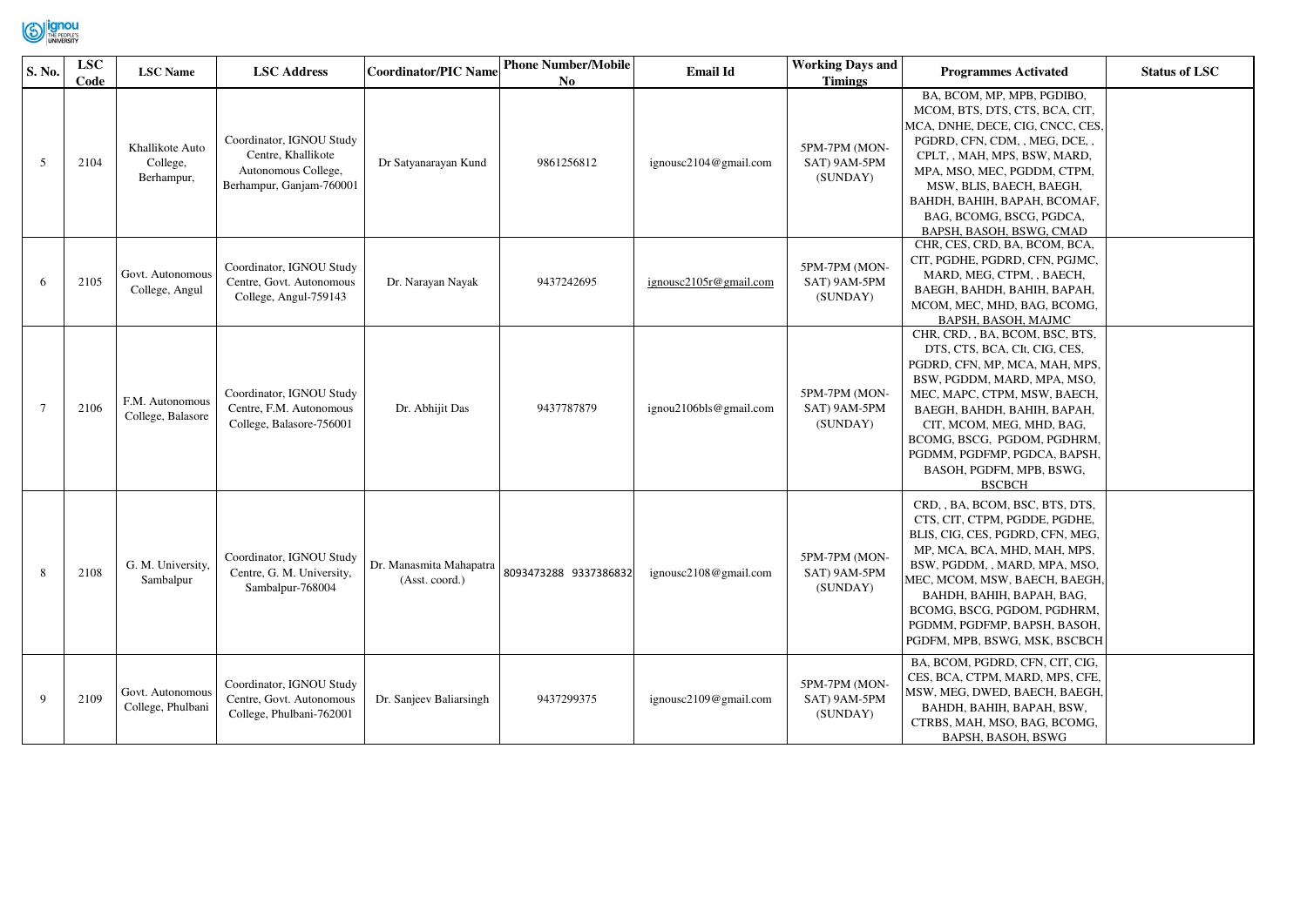

| S. No. | <b>LSC</b><br>Code | <b>LSC</b> Name                                | <b>LSC Address</b>                                                                                         | <b>Coordinator/PIC Name</b>    | <b>Phone Number/Mobile</b><br>N <sub>0</sub> | <b>Email Id</b>       | <b>Working Days and</b><br><b>Timings</b> | <b>Programmes Activated</b>                                                                                                                                                                                                                                                                                                                                                                                                                                                                                          | <b>Status of LSC</b> |
|--------|--------------------|------------------------------------------------|------------------------------------------------------------------------------------------------------------|--------------------------------|----------------------------------------------|-----------------------|-------------------------------------------|----------------------------------------------------------------------------------------------------------------------------------------------------------------------------------------------------------------------------------------------------------------------------------------------------------------------------------------------------------------------------------------------------------------------------------------------------------------------------------------------------------------------|----------------------|
| 10     | 2111               | <b>B.J.B.</b> Autonomous<br>College, BBSR      | Coordinator, IGNOU Study<br>Centre, B.J.B. Autonomous<br>College, Bhubaneswar-751014                       | Mr. Pandaba Pradhan (I/c)      | 9437628327                                   | ignousc2111@gmail.com | 5PM-7PM (MON-<br>SAT) 9AM-5PM<br>(SUNDAY) | CCP, CHR, MEG, CRD, CWED, , BA,<br>BCOM, BTS, DTS, CTS, BSC, BCA,<br>CIT, PGDDE, PGDHE, DCE, DNHE,<br>DECE, CIG, CNCC, PGJMC, CES,<br>PGDRD, CFN, PGDT, CDM, , MTM,<br>CPLT, MHD, CAFE, CTE, MAH, MPS,<br>BSW, MARD, MSO, , MEC,<br>PGDRPPM, PGDAPP, PGDDM,<br>DWED, MPA, PGCAP, PGDESD,<br>PGDAST, PGDUPDL, PGDFCS,<br>MSWC, MAAN, MAPY, CTPM,<br>PGDRP, MADVS, MSW, PGDCSR,<br>BAECH, BAEGH, BAHDH, BAHIH,<br>BAPAH, BSCANH, MTTM, PGDMH,<br>BAG, BCOMG, BSCG, BAPSH,<br>BASOH, MAJMC, BSWG, MSK,<br><b>BSCBCH</b> |                      |
| 11     | 2112               | D.D. Autonomous<br>College, Keonjhar           | Coordinator, IGNOU Study<br>Centre, D.D. Autonomous<br>College, Keonjhar-758001                            | Mr Damodar Sahoo               | 9437084708                                   | ignousc2112@gmail.com | 5PM-7PM (MON-<br>SAT) 9AM-5PM<br>(SUNDAY) | CRD, , BA, BCOM, BTS, DTS, CTS,<br>CIT, CES, PGDRD, CFN, BCA, MARD,<br>MPS, MEC, MAH, CTPM, , BAECH,<br>BAEGH, BAHDH, BAHIH, BAPAH,<br>MCOM, MEG, MHD, MSO, MTTM,<br>BAG, BCOMG, BAPSH, BASOH, BED                                                                                                                                                                                                                                                                                                                   |                      |
| 12     | 2114               | <b>MPC</b> Autonomous<br>College, Baripada     | Coordinator, IGNOU Study<br>Centre, MPC Autonomous<br>College, Baripada                                    | Sh. Rabindra Kumar<br>Behera   | 9438488354                                   | ignousc2114@gmail.com | 5PM-7PM (MON-<br>SAT) 9AM-5PM<br>(SUNDAY) | CRD, BA, BCOM, BTS, DTS, CTS, CIT,<br>CES, PGDRD, CFN, BCA, MARD,<br>DWED, MEG, CWED, CTPM, BAECH,<br>ВАЕСН, ВАНDН, ВАНІН, ВАРАН,<br>MHD, BAG, BCOMG, BAPSH,<br><b>BASOH, BED</b>                                                                                                                                                                                                                                                                                                                                    |                      |
| 13     | 2118               | Bhadrak College,<br>Bhadrak                    | Coordinator, IGNOU Study<br>Centre, Bhadrak College,<br><b>Bhadrak-756100</b>                              | Dr Durga Sankar Das            | 9437266715                                   | ignousc2118@gmail.com | 5PM-7PM (MON-<br>SAT) 9AM-5PM<br>(SUNDAY) | BA, BCOM, PGDRD, CFN, CES, CIT,<br>MARD, DNHE, MEG, MSO, CRD,<br>CTPM, MHD, MPS, BAECH, BAEGH,<br>BAHDH, BAHIH, BAPAH, BAG,<br>BCOMG, BAPSH, BASOH                                                                                                                                                                                                                                                                                                                                                                   |                      |
| 14     | 2119               | <b>SCS Autonomous</b><br>College, Puri         | Coordinator, IGNOU Study<br>Centre, S.C.S Autonomous<br>College, Puri-752001                               | Dr. Guru Charan Nayak<br>(I/c) | 9437208790                                   | ignousc2119@gmail.com | 5PM-7PM (MON-<br>SAT) 9AM-5PM<br>(SUNDAY) | CRD, BA, BCOM, PGDRD, CFN, CES,<br>CIT, BCA, DTS, BTS, MTM, MEG,<br>PGJMC, MARD, CTPM, MPS,,<br>ВАЕСН, ВАЕСН, ВАНDН, ВАНІН,<br>BAPAH, MAH, MCOM, MEC, MSO,<br>MTTM, BAG, BCOMG, BAPSH,<br>BASOH, MAJMC, CPSCM, MAEDU,<br><b>BED</b>                                                                                                                                                                                                                                                                                  |                      |
| 15     | 2121               | <b>SKCG</b> Auto<br>College,<br>Paralakhemundi | Coordinator, IGNOU Study<br>Centre, S.K.C.G.<br>Autonomous College,<br>Paralakhemundi, Gajapati-<br>761200 | Sh Radha Kanta Bhuyan<br>I/C   | 9437359514<br>8328919922                     | ignousc2121@gmail.com | 5PM-7PM (MON-<br>SAT) 9AM-5PM<br>(SUNDAY) | BA, BCOM, CIT, BCA, CRD, CCP.,<br>PGDRD, CIG, CFN, CNCC, DECE,<br>CES, , CTE, CDM, CTS, MAH, MARD,<br>MEG, DWED, CFE, BAECH, BAEGH,<br>BAHDH, BAHIH, BAPAH, BAG,<br>BCOMG, BAPSH, BASOH                                                                                                                                                                                                                                                                                                                              |                      |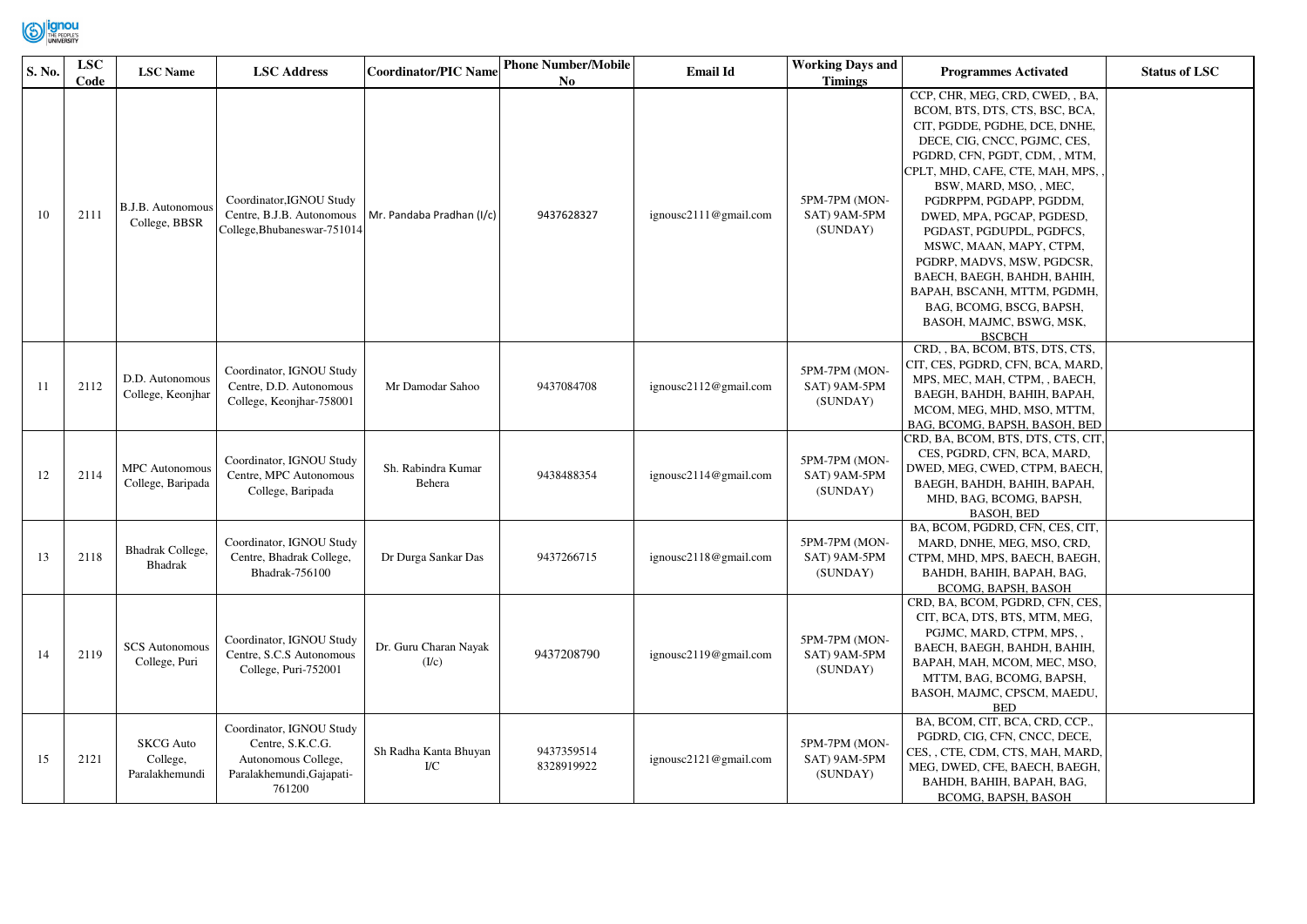

| S. No. | <b>LSC</b><br>Code | <b>LSC</b> Name                                   | <b>LSC Address</b>                                                                                    | <b>Coordinator/PIC Name</b>    | <b>Phone Number/Mobile</b><br>No | <b>Email Id</b>         | <b>Working Days and</b><br><b>Timings</b> | <b>Programmes Activated</b>                                                                                                                                                                                                                                                           | <b>Status of LSC</b>    |
|--------|--------------------|---------------------------------------------------|-------------------------------------------------------------------------------------------------------|--------------------------------|----------------------------------|-------------------------|-------------------------------------------|---------------------------------------------------------------------------------------------------------------------------------------------------------------------------------------------------------------------------------------------------------------------------------------|-------------------------|
| 16     | 2134               | Panchayat College,<br>Baragarh                    | Coordinator, IGNOU Study<br>Centre, Panchayat College,<br>P.O./Dist. Baragarh768028                   | Sh. Bihari Bag                 | 9437183734                       | ignousc2134@gmail.com   | 5PM-7PM (MON-<br>SAT) 9AM-5PM<br>(SUNDAY) | MPS, MAH, MEG, MHD, PGDRD,<br>DCE, DNHE, CDM, CES, CFN, CIG,<br>CNCC, CRD, CTE, CHR, CCP, CTS,<br>BA, BCOM, CIT, DWED, MARD,<br>CTPM, BAECH, BAEGH, BAHDH,<br>BAHIH, BAPAH, BAG, BCOMG,<br>BAPSH, BASOH, CPSCM                                                                        |                         |
| 17     | 2135               | K.S.U.B. College,<br>Bhanjanagar                  | Coordinator, IGNOU Study<br>Centre, K.S.U.B. College<br>Bhanjanagar, Dist. Ganjam-<br>761126          | Sh. Rajendra Kumar Dash        | 9437358228                       | ignousc2135@gmail.com   | 5PM-7PM (MON-<br>SAT) 9AM-5PM<br>(SUNDAY) | BA, BCOM, BSC, PGDRD, DECE,<br>DNHE, CDM, CES, CFN, CHR, CIT,<br>BCA, CIG, CNCC, CRD, CTE, CTS,<br>CPLT, CAFE, MPS, MARD, MPA,<br>MSO, MEC, PGDDM, DWED, MEG,<br>ВАЕСН, ВАЕСН, ВАНDН, ВАНІН,<br>BAPAH, CTPM, BAG, BCOMG, BSCG,<br>BAPSH, BASOH, BSCBCH                                |                         |
| 18     | 2138               | N .C. College,<br>Jajpur                          | Coordinator, IGNOU Study<br>Centre, N. C. College<br>Jajpur, Dist. Jajpur-755001                      | Sh. Suresh Chandra Sahoo       | 9437217790                       | ignou2138@gmail.com     | 5PM-7PM (MON-<br>SAT) 9AM-5PM<br>(SUNDAY) | BA, BCOM, CIT, PGDRD, DECE,<br>DNHE, CDM, CES, CFN, CHR, CIG,<br>CNCC, CCP, CRD, CTE, CTS, CPLT,<br>café, DWED, MARD, MEC, MEG,<br>MSO, PGJMC, CTPM, MCOM,<br>BAECH, BAEGH, BAHDH, BAHIH,<br>BAPAH, BAG, BCOMG, BAPSH,<br><b>BASOH, MAJMC</b>                                         |                         |
| 19     | 2141               | Kendrapara<br>College,<br>Kendrapara              | Coordinator, IGNOU Study<br>Centre, Kendrapara College,<br>AT/PO/Dist. Kendrapara-<br>754211          | Dr. Pravakar Mallick           | 9437673108                       | ignousc2141@gmail.com   | 5PM-7PM (MON-<br>SAT) 9AM-5PM<br>(SUNDAY) | CIT, BCA, PGDRD, DECE, DNHE,<br>CDM, CES, CFN, CHR, CIG, CNCC,<br>CCP, CRD, CTE, CTS, CPLT, CAFÉ,<br>BA, BCOM, BSC, MPS, MARD, MPA,<br>MSO, MEC, PGDDM, DWED, MHD,<br>CTPM, BAECH, BAEGH, BAHDH,<br>BAHIH, BAPAH, MAH, MCOM, MEG,<br>BAG, BCOMG, BSCG, BAPSH,<br><b>BASOH, BSCBCH</b> |                         |
| 20     | 21116              | Deogarh College,<br>Deogarh                       | Coordinator, IGNOU Study<br>Centre, Deogarh College,<br>At/P.O.-Purunagarh, Dist.<br>Deogarh 768119   | Sh. Amoolya Kumar Naik         |                                  | ignousc21116r@gmail.com | 5PM-7PM (MON-<br>SAT) 9AM-5PM<br>(SUNDAY) | BA, CFN, CES, CIG, MARD, CRD,<br>PGDRD, MAH, MPS, BAECH, BAEGH.<br>BAHDH, BAHIH, BAPAH, BAG,<br><b>BAPSH, BASOH</b>                                                                                                                                                                   | <b>KEPT IN ABEYANCE</b> |
| 21     | 21117              | Kuchinda College,<br>Sambalpur                    | Coordinator, IGNOU Study<br>Centre, Kuchinda College, Po-<br>Kuchinda, Dist. Sambalpur -<br>768222    |                                |                                  | ignousc21117@gmail.com  | 5PM-7PM (MON-<br>SAT) 9AM-5PM<br>(SUNDAY) | BA, BCOM, CIT, CLP, CIG, CES, CHR.<br>CRD, MEG, BAECH, BAEGH, BAHDH<br>BAHIH, BAPAH, CFN, BAG, BCOMG,<br><b>BAPSH, BASOH</b>                                                                                                                                                          | <b>KEPT IN ABEYANCE</b> |
| 22     | 21133              | <b>B.</b> B.<br>Mahavidyalaya, Hari<br>chandanpur | Coordinator, IGNOU Study<br>Centre, B. B. Mahavidyalaya,<br>Harichandanpur, Dist.-<br>Keonjhar-758028 | Sh. Basanta Kumar<br>Mohapatra |                                  | ignousc21133@gmail.com  | 5PM-7PM (MON-<br>SAT) 9AM-5PM<br>(SUNDAY) | B.A., B.COM., PGDRD, CES, MSO,<br>MAH, MARD, BAECH, BAEGH,<br>BAHDH, BAHIH, BAPAH, BAG,<br>BCOMG, BAPSH, BASOH                                                                                                                                                                        | TAGGED TO LSC-2112      |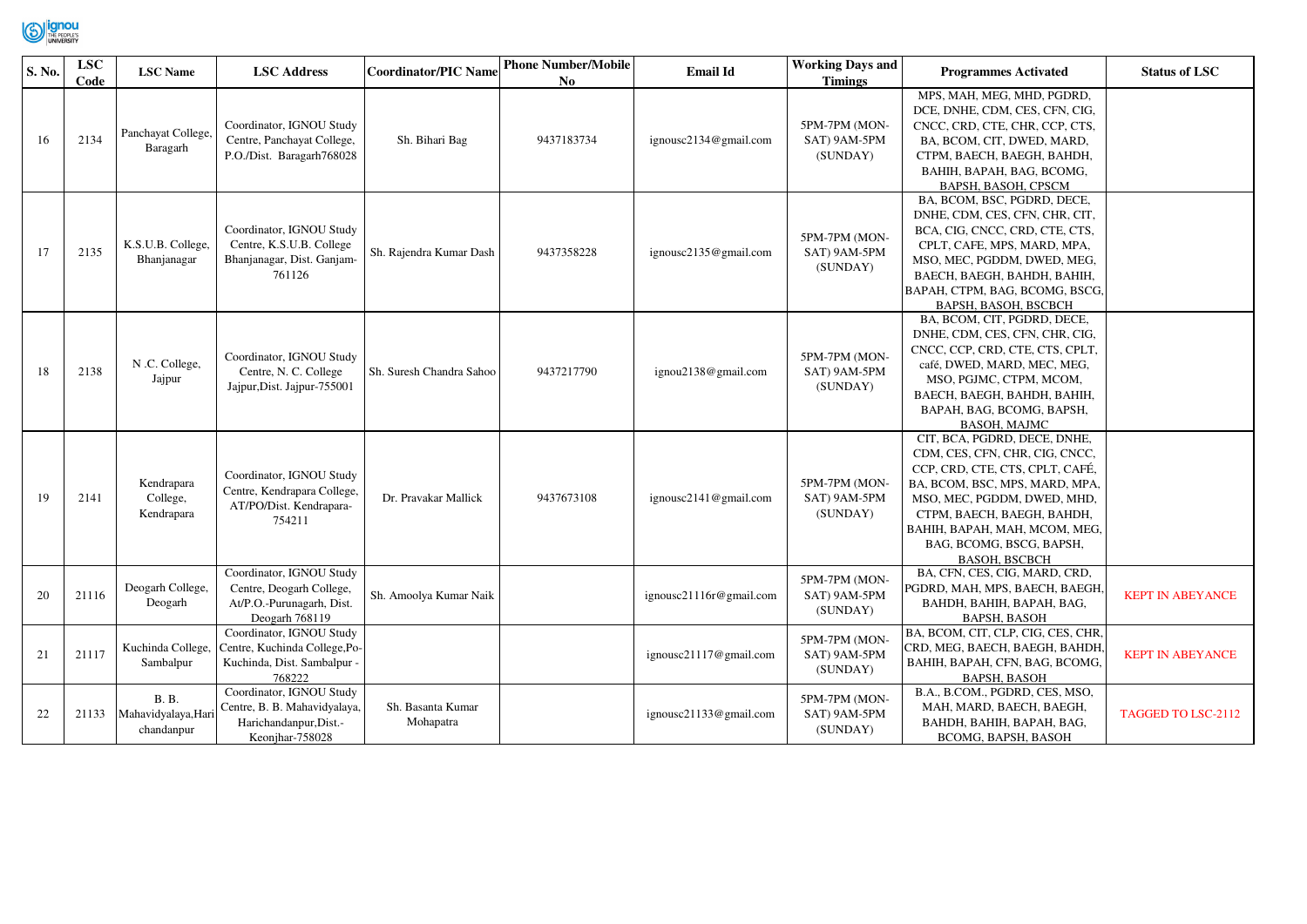

| S. No. | ${\bf LSC}$<br>Code | <b>LSC</b> Name                    | <b>LSC</b> Address                                                                                                     | <b>Coordinator/PIC Name</b>   | <b>Phone Number/Mobile</b><br>N <sub>0</sub> | <b>Email Id</b>          | <b>Working Days and</b><br><b>Timings</b> | <b>Programmes Activated</b>                                                                                                                                                                                                                                                                                                                                                                        | <b>Status of LSC</b>                     |
|--------|---------------------|------------------------------------|------------------------------------------------------------------------------------------------------------------------|-------------------------------|----------------------------------------------|--------------------------|-------------------------------------------|----------------------------------------------------------------------------------------------------------------------------------------------------------------------------------------------------------------------------------------------------------------------------------------------------------------------------------------------------------------------------------------------------|------------------------------------------|
| 23     | 21185               | <b>JKBK</b> College,<br>Cuttack    | Coordinator, IGNOU Study<br>Centre, JKBK College, OMP<br>Square, Cuttack -753003                                       | Sh. Dhiren Chand Nayak        | 9438482269                                   | ignousc21185@gmail.com   | 5PM-7PM (MON-<br>SAT) 9AM-5PM<br>(SUNDAY) | BA, BCOM, MCOM, MEG, MPA,<br>MAH, MSO, MEC, BSW, PGDDM,<br>PGDAPP, CAFÉ, DAFE, MTM, CDM,<br>PGDT, PGDRD, CTE, CES, PGJMC,<br>DCE, DNHE, PGDDE, PGDHE, BTS,<br>DTS, CTS, CCP, CFN, CHR, CNCC,<br>CRD, DECE, DWED, MARD, MHD,<br>MPS, PGDSW, PGDIBO, PGDESD,<br>MSW, BLIS, CFS, CWED, CLD,<br>PGDMRR, PGDRP, BAECH, BAEGH,<br>BAHDH, BAHIH, BAPAH, MTTM,<br>BAG, BCOMG, BAPSH, BASOH,<br>MAJMC, BSWG |                                          |
| 24     | 21189               | Belpahar College,<br>Jharsuguda    | Coordinator, IGNOU Study<br>Centre, Belpahar<br>College, AT/PO-<br>Belpahar, Dist. Jharsuguda -<br>768217              | Sh. Surendra Kumar Bhoi       |                                              | ignousc21189@gmail.com   | 5PM-7PM (MON-<br>SAT) 9AM-5PM<br>(SUNDAY) | BA, BCOM, CIG, CTS, CTE, CBS,<br>CRD, , PGDRD, BAECH, BAEGH,<br>BAHDH, BAHIH, BAPAH, BAG,<br>BCOMG, BAPSH, BASOH                                                                                                                                                                                                                                                                                   | <b>KEPT IN ABEYANCE</b>                  |
| 25     | 21190               | Prananath Auto<br>College, Khordha | Coordinator, IGNOU Study<br>Centre, Prananath<br>Autonomous College,<br>Khordha-752057                                 |                               |                                              | ignousc21190s@gmail.com  | 5PM-7PM (MON-<br>SAT) 9AM-5PM<br>(SUNDAY) | BA, BCOM, CRD, PGDRD, CES, CTE,<br>DCE, BAECH, BAEGH, BAHDH,<br>BAHIH, BAPAH, BAG, BCOMG,<br><b>BAPSH, BASOH</b>                                                                                                                                                                                                                                                                                   | KEPT IN ABEYANCE DUE<br>TO LOW ENROLMENT |
| 26     | 21198               | Nayagarh Auto<br>College, Nayagarh | Coordinator, IGNOU Study<br>Centre, Nayagarh<br>Autonomous College,<br>Nayagarh-752069                                 | Dr Bipin Kumar Pattnaik       | 9437287006                                   | ignousc21198@gmail.com   | 5PM-7PM (MON-<br>SAT) 9AM-5PM<br>(SUNDAY) | BA, BCOM, CRD, PGDRD, MARD,<br>MEG, CIT, BAECH, BAEGH, BAHDH,<br>BAHIH, BAPAH, CFN, CIG, MAH,<br>MCOM, MEC, MPS, MSO, BAG,<br>BCOMG, BAPSH, BASOH                                                                                                                                                                                                                                                  |                                          |
| 27     | 21205               | Olaver College,<br>Kendrapara      | Coordinator, IGNOU Study<br>Centre, Olaver<br>College, At/Po. Olaver Dt:<br>Kendrapara-754227                          | Sri Rabindra Kumar Patra      | 9938062359                                   | ignousc21205@gmail.com   | 5PM-7PM (MON-<br>SAT) 9AM-5PM<br>(SUNDAY) | BA, BCOM, BTS, CIT, CCP, MPS,<br>ВАЕСН, ВАЕСН, ВАНDН, ВАНІН,<br>BAPAH, CFN, CIG, MAH, MSO, BAG,<br>BCOMG, BAPSH, BASOH                                                                                                                                                                                                                                                                             |                                          |
| 28     | 21206               | Barsahi P S<br>College, Mayurbhan  | Coordinator, IGNOU Study<br>Centre, Barsahi P S<br>College, AT/PO. Barsahi,<br>Dist. Mayurbhanj-757030                 | Sh. Sudhir Kumar Sahoo<br>I/c | 9776770701                                   | ignoubpsc21206@gmail.com | 5PM-7PM (MON-<br>SAT) 9AM-5PM<br>(SUNDAY) | BA, BCOM, CIT, BAECH, BAEGH,<br>BAHDH, BAHIH, BAPAH, BAG,<br>BCOMG, BAPSH, BASOH                                                                                                                                                                                                                                                                                                                   |                                          |
| 29     | 21207               | Dina Krushna<br>College, Jaleswar  | Coordinator, IGNOU Study<br>Centre, Dina Krushna<br>College, AT/PO-<br>Dhansimulia, Jaleswar, Dist.<br>Balasore-756084 | Dr. Ramesh Chandra Rout       | 9237018720                                   | ignousc21109@gmail.com   | 5PM-7PM (MON-<br>SAT) 9AM-5PM<br>(SUNDAY) | BA, BCOM, CIT, CLP, CFN, CRD,<br>MARD, CNCC, DTS, CTE, MAH,,<br>MAPY, , MEG, MPS, PGDRD, MEC,<br>BAECH, BAEGH, BAHDH, BAHIH,<br>BAPAH, BAG, BCOMG, BAPSH,<br><b>BASOH</b>                                                                                                                                                                                                                          |                                          |
| 30     | 21208               | Paradip College,<br>Paradip        | Coordinator, IGNOU Study<br>Centre, Paradip College,<br>Paradip Port, Dist.<br>Jagatsinghpur-754142                    | Mr. Shyama Govinda Jena       | 9556625892                                   | ignousc21208@gmail.com   | 5PM-7PM (MON-<br>SAT) 9AM-5PM<br>(SUNDAY) | BA, CRD, CFN, CIT, CES, CTE, DCE,<br>MAH, MARD, DTS, CIG, PGDRD,<br>MPS, , BAECH, BAEGH, BAHDH,<br>BAHIH, BAPAH, BAG, BAPSH,<br><b>BASOH, CPSCM</b>                                                                                                                                                                                                                                                |                                          |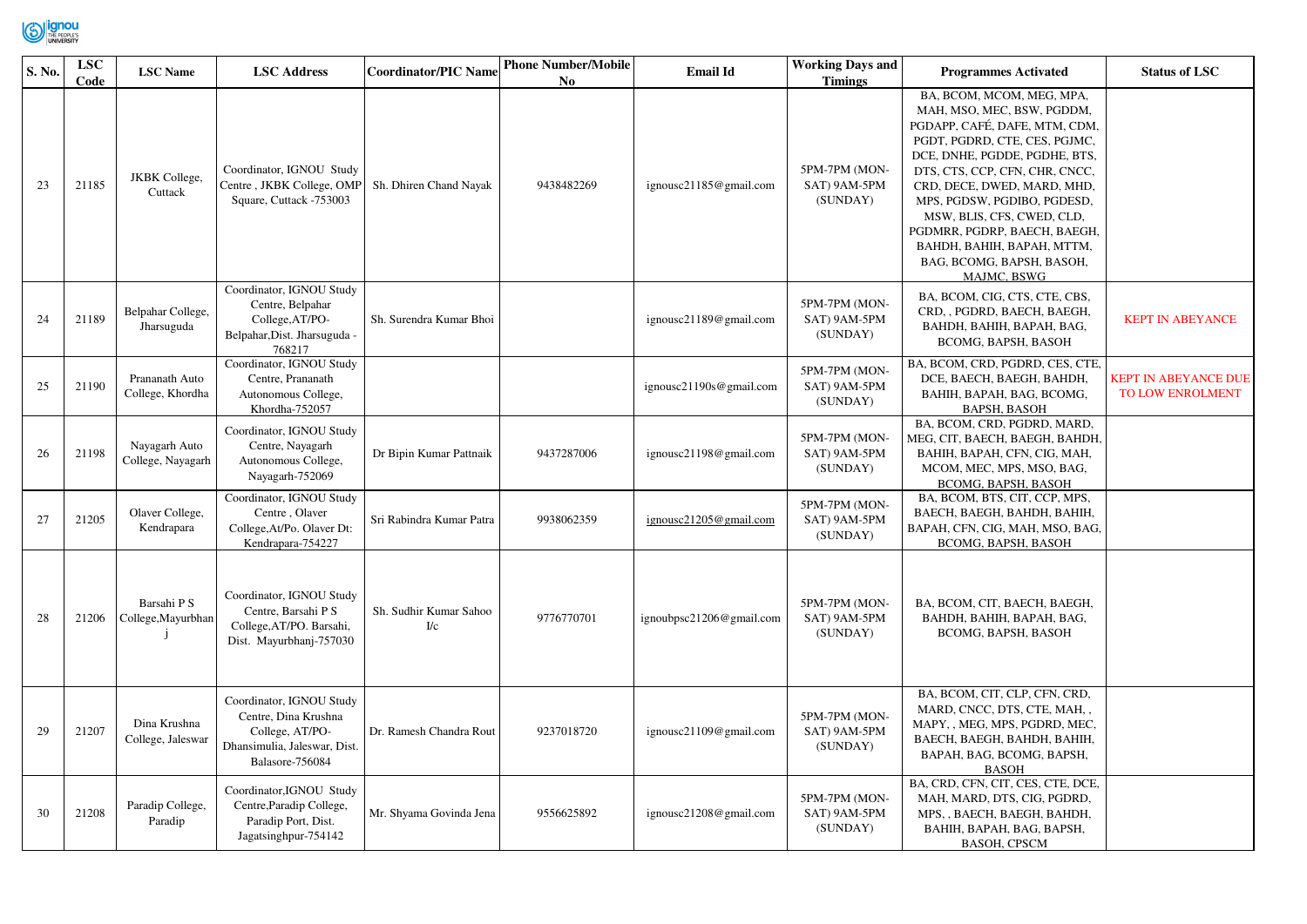

| S. No. | <b>LSC</b><br>Code | <b>LSC</b> Name                        | <b>LSC Address</b>                                                                                                       | <b>Coordinator/PIC Name</b>  | <b>Phone Number/Mobile</b><br>No. | <b>Email Id</b>         | <b>Working Days and</b><br><b>Timings</b> | <b>Programmes Activated</b>                                                                                                                              | <b>Status of LSC</b>                            |
|--------|--------------------|----------------------------------------|--------------------------------------------------------------------------------------------------------------------------|------------------------------|-----------------------------------|-------------------------|-------------------------------------------|----------------------------------------------------------------------------------------------------------------------------------------------------------|-------------------------------------------------|
| 31     | 21209              | Khaira College,<br>Balasore            | Coordinator, IGNOU Study<br>Centre, Khaira College<br>Khaira, Dist.Balasore-756048                                       | Sh. Jugal Kishore Gahan      | 9437533503                        | ignousc21209@gmail.com  | 5PM-7PM (MON-<br>SAT) 9AM-5PM<br>(SUNDAY) | BA, CLP, CIG, CFN, CES, MEC, MAH,<br>MCOM, MEG, BAECH, BAEGH,<br>BAHDH, BAHIH, BAPAH, BAG,<br>BCOMG, BAPSH, BASOH                                        |                                                 |
| 32     | 21210              | Rairangpur College,<br>Mayurbhanj      | Coordinator, IGNOU Study<br>Centre, Rairangpur<br>College, AT/PO-<br>Purunaghati, Rairangpur, Dist-<br>Mayurbhanj-757043 | Sh. Kuber Kumar Mohanta      | 9437615259                        | ignousc21210@gmail.com  | 5PM-7PM (MON-<br>SAT) 9AM-5PM<br>(SUNDAY) | BA, BCOM, BAECH, BAEGH, BAHDH,<br>BAHIH, BAPAH, BAG, BCOMG,<br><b>BAPSH, BASOH</b>                                                                       | <b>KEPT IN ABEYANCE DUE</b><br>TO LOW ENROLMENT |
| 33     | 21212              | Kamakhyanagar<br>College,<br>Dhenkanal | Coordinator, IGNOU Study<br>Centre, Kamakhyanagar<br>College,<br>Kamakhyanagar, Dist.<br>Dhenkanal -759018               | Dr. Sribatsa Kumar Sahoo     | 9937013090                        | ignousc21212r@gmail.com | 5PM-7PM (MON-<br>SAT) 9AM-5PM<br>(SUNDAY) | BA, BCOM, CBS, BAECH, BAEGH,<br>BAHDH, BAHIH, BAPAH, BAG,<br>BCOMG, BAPSH, BASOH, CPSCM                                                                  |                                                 |
| 34     | 21217              | Bonaigarh<br>College, Sundargarh       | Coordinator, IGNOU Study<br>Centre, Bonaigarh<br>College, AT/PO-<br>Bonaigarh, Dist. Sundargarh-<br>770038               | Smt. Jhadeswari Pradhan      |                                   | ignousc21217@gmail.com  | 5PM-7PM (MON-<br>SAT) 9AM-5PM<br>(SUNDAY) | BA, CRD, CLP, BAECH, BAEGH,<br>BAHDH, BAHIH, BAPAH, BAG,<br><b>BAPSH, BASOH</b>                                                                          | <b>KEPT IN ABEYANCE DUE</b><br>TO LOW ENROLMENT |
| 35     | 21218              | B.B.Mahavidyalaya,<br>Chandikhol       | Coordinator, IGNOU Study<br>Centre, B.B. Mahavidyalaya,<br>Chandikhol, Dist.Jajpur-<br>755044                            | Capt. Dillip Kumar Nayak     | 9437276858                        | ignousc21218@gmail.com  | 5PM-7PM (MON-<br>SAT) 9AM-5PM<br>(SUNDAY) | BA, BCOM, CIT, CFN, BAECH,<br>ВАЕСН, ВАНDН, ВАНІН, ВАРАН,<br>CIG, MAH, MSO, BAG, BCOMG,<br><b>BAPSH, BASOH</b>                                           |                                                 |
| 36     | 21219              | Bamra Trust Fund<br>College, Sambalpur | Coordinator, IGNOU Study<br>Centre, Bamra Trust Fund<br>College, AT/PO-Bamra,<br>Dist.Sambalpur -768221                  | Sh. Pradeepta Kumar<br>Sahoo | 9437539442                        | ignousc21219@gmail.com  | 5PM-7PM (MON-<br>SAT) 9AM-5PM<br>(SUNDAY) | BCOM, CTS, CIT, CAFE, DAFE, CIG,<br>PGDRD, CRD, CES, MEC, MPS, MAH,<br>CLP, BA, BAECH, BAEGH, BAHDH,<br>BAHIH, BAPAH, BAG, BCOMG,<br>BAPSH, BASOH, CPSCM |                                                 |
| 37     | 21222              | Chandbali College,<br>Bhadrak          | Coordinator, IGNOU Study<br>Centre, Chandbali College,<br>Chandbali, AT- Nayahat,<br>Gopalpur, Dist.Bhadrak-<br>756133   | Dr. Mayadhar Mohanty         |                                   | ignousc21222@gmail.com  | 5PM-7PM (MON-<br>SAT) 9AM-5PM<br>(SUNDAY) | BA, MAH, BCOM, MCOM, BAECH,<br>BAEGH, BAHDH, BAHIH, BAPAH,<br>BAG, BCOMG, BAPSH, BASOH                                                                   | <b>KEPT IN ABEYANCE DUE</b><br>TO LOW ENROLMENT |
| 38     | 21229              | Govt. College,<br>Sundergarh           | Coordinator, IGNOU Study<br>Centre, Govt. College, AT/PO<br>Rangadhipa, Dist. Sundargarh<br>770002                       | Dr. Kumadini Routray         | 9040184639                        | ignousc21229@gmail.com  | 5PM-7PM (MON-<br>SAT) 9AM-5PM<br>(SUNDAY) | BAG, BCOMG, CFE, CTRBS, CIG,<br>CDM, BAECH, BAEGH, BAHDH,<br>BAHIH, BAPAH, BAPSH, BASOH,<br><b>BED</b>                                                   |                                                 |
| 39     | 21234              | <b>NSCB</b> College,<br>Sambalpur      | Coordinator, IGNOU Study<br>Centre, NSCB College,<br>Putibandha, Dhanupali,<br>Sambalpur-768005                          | Dr. Raghumani Naik           | 9438103130                        | ignousc21234@gmail.com  | 5PM-7PM (MON-<br>SAT) 9AM-5PM<br>(SUNDAY) | MEG, MCOM, BCOMG, CFE, MAH,<br><b>MPS</b>                                                                                                                |                                                 |
| 40     | 21235              | Anchal College,<br>Padampur            | Coordinator, IGNOU Study<br>Centre, Anchal College,<br>Padampur, Rajabora Samber,<br>Dist.Bargarh-768036                 | Dr. Biranchi Sahu            | 9437540978                        | ignousc21235@gmail.com  | 5PM-7PM (MON-<br>SAT) 9AM-5PM<br>(SUNDAY) | BAG, MPS, CIG                                                                                                                                            |                                                 |
| 41     | 21236              | Ispat (Auto)<br>College, Rourkela      | Coordinator, IGNOU Study<br>Centre, Ispat Auto College,<br>Sector-16, Rourkela-769003                                    | Dr. P.K. Bhoi                | 9437152672                        | ignousc21236@gmail.com  | 5PM-7PM (MON-<br>SAT) 9AM-5PM<br>(SUNDAY) | MAH, BAG, MPS, MHD                                                                                                                                       |                                                 |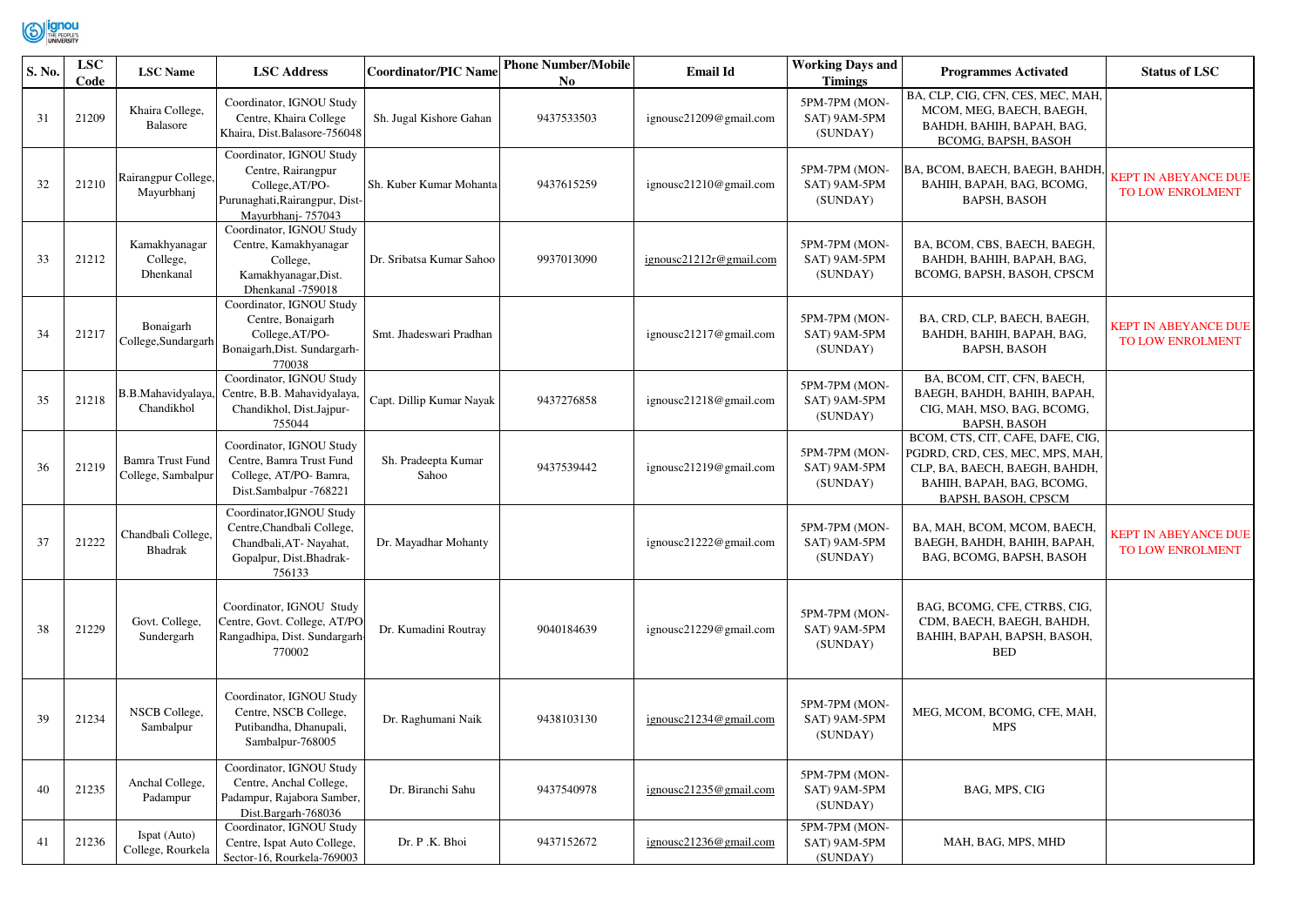

| S. No. | <b>LSC</b><br>Code | <b>LSC</b> Name                              | <b>LSC Address</b>                                                                                                                                                                        | <b>Coordinator/PIC Name</b>    | <b>Phone Number/Mobile</b><br>No. | <b>Email Id</b>           | <b>Working Days and</b><br><b>Timings</b> | <b>Programmes Activated</b>                                                                                                           | <b>Status of LSC</b>                                                      |
|--------|--------------------|----------------------------------------------|-------------------------------------------------------------------------------------------------------------------------------------------------------------------------------------------|--------------------------------|-----------------------------------|---------------------------|-------------------------------------------|---------------------------------------------------------------------------------------------------------------------------------------|---------------------------------------------------------------------------|
| 42     | 21237              | <b>SCB</b> Medical<br>College, Cuttack       | Coordinator, IGNOU Learner<br>Support Centre, Office of the<br>Dean & Principal, SCB<br>Medical College, Cuttack,<br>Odisha-753007                                                        | Dr. Sibabrata Kar              | 9437258877                        | scbmcctc@gmail.com        | 5PM-7PM (MON-<br>SAT) 9AM-5PM<br>(SUNDAY) | CHCWM, PGDMCH, PGDGM,<br><b>PGDHHM</b>                                                                                                | amulyaswain12@gmail.com                                                   |
| 43     | 21238              | Rajdhani College<br>Bhubaneswar              | Coordinator, IGNOU Learner<br>Support Centre, Rajdhani<br>College, Baramunda, Khurda,<br>Odisha-751003                                                                                    | Dr Manmath Nath Ghadei         | 0674-2355263                      | rajdhanicollege@yahoo.com | 5PM-7PM (MON-<br>SAT) 9AM-5PM<br>(SUNDAY) | CDM, CIG, BAG, MPS, MAAE, MGPS                                                                                                        |                                                                           |
| 44     | 2146D              | Viswa Yuva<br>Kendra, Baninali.<br>Angul     | Coordinator, IGNOU Special<br>Study Centre, Viswa Yuva<br>Kendra, AT-Baninali, Dist.<br>Angul-759127                                                                                      | Sh. Manoj Kumar<br>Mohapatra   | 9437191043                        | ignousc2146d@gmail.com    | 5PM-7PM (MON-<br>SAT) 9AM-5PM<br>(SUNDAY) | BA, BCOM, PGDRD, CFN, CHR,<br>CNCC, CCP, CRD, DWED, MARD,<br>BAECH, BAEGH, BAHDH, BAHIH,<br>BAPAH, BAG, BCOMG, BAPSH,<br><b>BASOH</b> | <b>KEPT IN ABEYANCE DUE</b><br>TO NON SUBMISSION OF<br><b>RECOGNITION</b> |
| 45     | 2186D              | CITRAP, Phulbani<br>Kandhamal                | Coordinator, IGNOU Special<br>Study Centre, Council for<br><b>Integrated Tribal Research</b><br>and Awareness Programme<br>(CITRAP), AT-Amlapada,<br>Phulbani, Dist.-Kandhamal-<br>762001 | Dr. Minati Kumari<br>Panigrahi |                                   | ignousc2186d@gmail.com    | 5PM-7PM (MON-<br>SAT) 9AM-5PM<br>(SUNDAY) | BA, BCOM, CLP, CIT, CFN, BAECH.<br>BAEGH, BAHDH, BAHIH, BAPAH,<br>BAG, BCOMG, BAPSH, BASOH                                            | <b>KEPT IN ABEYANCE DUE</b><br>TO NON SUBMISSION OF<br><b>RECOGNITION</b> |
| 46     | 2192D              | Talcher College,<br>Angul                    | Coordinator, IGNOU Special<br>Study Centre, Talcher<br>College, AT/PO-Talcher,<br>Dist.Angul -759 107                                                                                     | Sh. H.S. Khadiratna            |                                   | ignousc2192d@gmail.com    | 5PM-7PM (MON-<br>SAT) 9AM-5PM<br>(SUNDAY) | BA, BCOM, BTS, BCA, CIT, CLP,<br>BAECH, BAEGH, BAHDH, BAHIH,<br>BAPAH, MAH, MPS, BAG, BCOMG,<br><b>BAPSH, BASOH</b>                   | <b>KEPT IN ABEYANCE DUE</b><br>TO LOW ENROLMENT                           |
| 47     | 21213D             | Chitalo<br>Mahavidyalaya,<br>Jajpur          | Coordinator, IGNOU Special<br>Study Centre, Chitalo<br>Mahavidyalaya, Biraja<br>Kshetra, Chitalo, Dist. Jajpur-<br>755062                                                                 | Mr Tajmul Hossain              |                                   | ignousc21213@gmail.com    | 5PM-7PM (MON-<br>SAT) 9AM-5PM<br>(SUNDAY) | BA, BCOM, CRD, PGDRD, MARD,<br>CTS, CIG, BAECH, BAEGH, BAHDH,<br>BAHIH, BAPAH, BAG, BCOMG,<br>BAPSH, BAPCH, BASOH                     | <b>TAGGED TO LSC-2138</b>                                                 |
| 48     | 21216D             | Bhandari Pokhari<br>Junior<br>Mahavidyalaya, | Coordinator, IGNOU Special<br>Study Centre, Bhandari<br>Pokhari Junior<br>Mahavidyalaya, AT/PO -<br>Bhandari Pokhari, Dist.<br>Bhadrak -756120                                            | Mr Ananda Chandra Nayak        |                                   | ignousc21216@gmail.com    | 5PM-7PM (MON-<br>SAT) 9AM-5PM<br>(SUNDAY) | BA, CRD, CES, CTS, BAECH, BAEGH<br>BAHDH, BAHIH, BAPAH, BAG,<br>BCOMG, BAPSH, BASOH                                                   | <b>KEPT IN ABEYANCE DUE</b><br>TO LOW ENROLMENT                           |
| 49     | 2180D              | Sankarakhol<br>College,<br>Kandhamal         | <b>IGNOU</b> Special Study<br>Centre, Anchalika<br>Mahavidyalaya, AT/PO.<br>Sankarakhol, Dist.<br>Kandhamal-762019                                                                        | Dr. Santosh Kumar<br>Pradhan   | 9437492534                        | ignoussc2180@gmail.com    | 5PM-7PM (MON-<br>SAT) 9AM-5PM<br>(SUNDAY) | BA, CLP, CPF, BAECH, BAEGH,<br>BAHDH, BAHIH, BAPAH, CFN, BAG,<br>BCOMG, BAPSH, BASOH                                                  |                                                                           |
| 50     | 2137P              | College of Nursing,<br>MKCG, Berhampur       | Programme Incharge, IGNOU<br>Programme Study Centre,<br>College of Nursing,<br>M.K.C.G.Medical College<br>Campus, Berhampur, Ganjam-<br>760004                                            | Prof Rajalaxmi Mishra          | 9861206031<br>8280022266          | ignoupsc2137@gmail.com    | 5PM-7PM (MON-<br>SAT) 9AM-5PM<br>(SUNDAY) | B.SC, (N), DCCN, CFAID, CMCHN,<br>PGDHHM, DNA, BPCCHN, CPHA,<br>CHHA, CGDA, CGCA, CCH                                                 |                                                                           |
| 51     | 21214P             | G N M School of<br>Nursing,<br>Kandhamal     | Programme Incharge, IGNOU<br>Programme Study Centre, G<br>N M School of Nursing,<br>Kandhamal, DHH Phulbani -<br>762001                                                                   | Ms Kalpana Kumari Dalei        | 9438188210                        | ignoupsc21214@gmail.com   | 5PM-7PM (MON-<br>SAT) 9AM-5PM<br>(SUNDAY) | <b>BPCCHN, CCH</b>                                                                                                                    | Inactive                                                                  |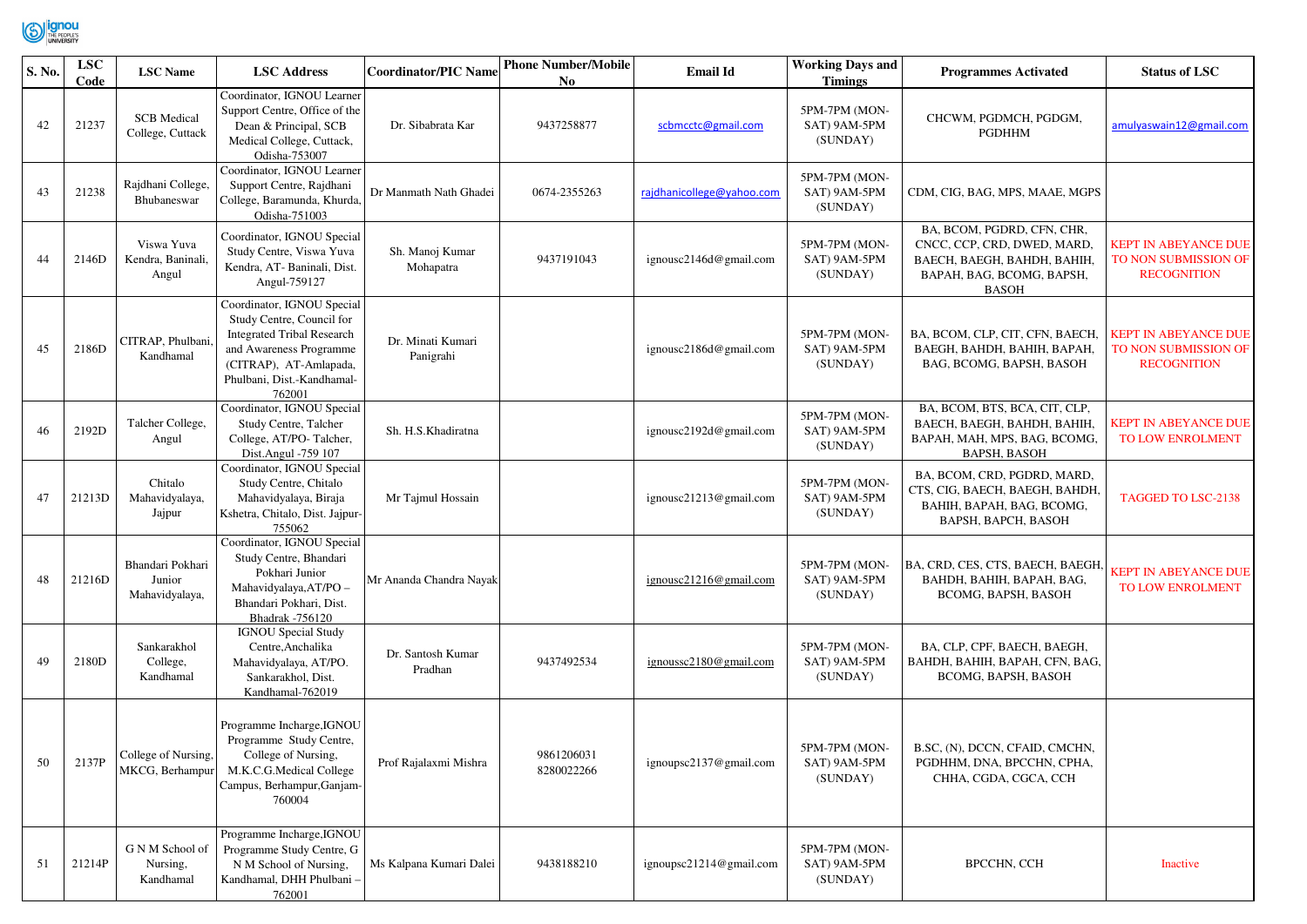

| S. No. | <b>LSC</b><br>Code | <b>LSC</b> Name                                                    | <b>LSC Address</b>                                                                                                                                                               | <b>Coordinator/PIC Name</b> | <b>Phone Number/Mobile</b><br>No | <b>Email Id</b>         | <b>Working Days and</b><br><b>Timings</b> | <b>Programmes Activated</b> | <b>Status of LSC</b> |
|--------|--------------------|--------------------------------------------------------------------|----------------------------------------------------------------------------------------------------------------------------------------------------------------------------------|-----------------------------|----------------------------------|-------------------------|-------------------------------------------|-----------------------------|----------------------|
| 52     | 21215P             | Govt. GNM School<br>of<br>Nursing, Sundargarh                      | Programme Incharge, IGNOU<br>Programme Study Centre,<br>Govt. G N M School of<br>Nursing, AT-Luhuradhipa<br>(Near new Bus Stand), P.O.<br>Mahesdihi, Dist. Sundargarh-<br>770001 | Dr. Pankaj Patel            | 9439993013                       | ignoupsc21215@gmail.com | 5PM-7PM (MON-<br>SAT) 9AM-5PM<br>(SUNDAY) | <b>BPCCHN, CCH</b>          | Inactive             |
| 53     | 21220P             | <b>ANM Training</b><br>School, Baripada                            | Programme Incharge, IGNOU<br>Prog. Study Centre, ANM<br>Training School, Dist Head<br>Qtr. Hospital, Baripada,<br>Mayurbhanj-757001                                              | Dr. Pranab Sankar Dash      | 06792-254458                     | ignoupsc21220@gmail.com | 5PM-7PM (MON-<br>SAT) 9AM-5PM<br>(SUNDAY) | <b>BPCCHN, CCH</b>          | Inactive             |
| 54     | 21221P             | Capital Hospital,<br>Unit-VI, BBSR                                 | Programme Incharge, IGNOU<br>Prog. Study Centre, Capital<br>Hospital, Unit-<br>VI, Bhubaneswar, Dist-<br>Khorda-751001                                                           | Dr Jyoti Prakash Mishra     | 9861015261                       | ignoupsc21221@gmail.com | 5PM-7PM (MON-<br>SAT) 9AM-5PM<br>(SUNDAY) | <b>BPCCHN, CCH</b>          | Inactive             |
| 55     | 21223P             | <b>GNM</b> Training<br>Centre, Dhenkanal                           | Programme Incharge, IGNOU<br>Learner Support Centre,<br>GNM Training Centre,<br>District Hospital,<br>CDM&PHO Dhenkanal,<br>Dist.Dhenkanal-759001                                | Dr. J. C. Mohapatra         | 9439980500                       |                         | 5PM-7PM (MON-<br>SAT) 9AM-5PM<br>(SUNDAY) | <b>BPCCHN, CCH</b>          | <b>Inactive</b>      |
| 56     | 21224P             | <b>ANM Training</b><br>Centre, District<br>Hospital,<br>Sambalpur  | Programme Incharge, IGNOU<br>Learner Support Centre,<br>ANM Training Centre,<br>District Hospital, C/O CDMO<br>Sambalpur, Modipada, DHH<br>Sambalpur-768002                      | Ms. Malati Pradhan          | 7008767340                       |                         | 5PM-7PM (MON-<br>SAT) 9AM-5PM<br>(SUNDAY) | BPCCHN, CCH                 | <b>Inactive</b>      |
| 57     | 21225P             | <b>ANM Training</b><br>Centre, Red Cross<br>Road, Puri             | Programme Incharge, IGNOU<br>Learner Support Centre,<br>ANM Training Centre, Red<br>Cross Road, TB-IDH<br>Hospital, Puri-752001                                                  | Ms. Nayana Kumari Samal     | 9437208895                       |                         | 5PM-7PM (MON-<br>SAT) 9AM-5PM<br>(SUNDAY) | <b>BPCCHN, CCH</b>          | <b>Inactive</b>      |
| 58     | 21226P             | <b>ANM Training</b><br>Centre, District<br>Hospital,<br>Kendrapara | Programme Incharge, IGNOU<br>Learner Support Centre,<br>ANM Training Centre,<br>District Hospital, Kendrapara-<br>754211                                                         | Dr. Mirza Babar Baig        | 06727-233363                     |                         | 5PM-7PM (MON-<br>SAT) 9AM-5PM<br>(SUNDAY) | <b>BPCCHN, CCH</b>          | <b>Inactive</b>      |
| 59     | 21227P             | <b>ANM Training</b><br>Centre, District<br>Hospital, Balasore      | Programme Incharge, IGNOU<br>Learner Support Centre,<br>ANM Training Centre,<br>District Hospital, Balasore -<br>756001                                                          | Ms. Anupama Das             | 9439989800                       |                         | 5PM-7PM (MON-<br>SAT) 9AM-5PM<br>(SUNDAY) | <b>BPCCHN, CCH</b>          | <b>Inactive</b>      |
| 60     | 21228P             | School of Nursing,<br><b>SCB</b> Medical<br>College, Cuttack       | Programme Incharge, IGNOU<br>Learner Support Centre,<br>School of Nursing, SCB<br>Medical College & Hospital<br>Campus, AT/PO/Dist.<br>Cuttack-753007                            | Ms. Bharati Das             | 8093483622                       |                         | 5PM-7PM (MON-<br>SAT) 9AM-5PM<br>(SUNDAY) | <b>BPCCHN, CCH</b>          | <b>Inactive</b>      |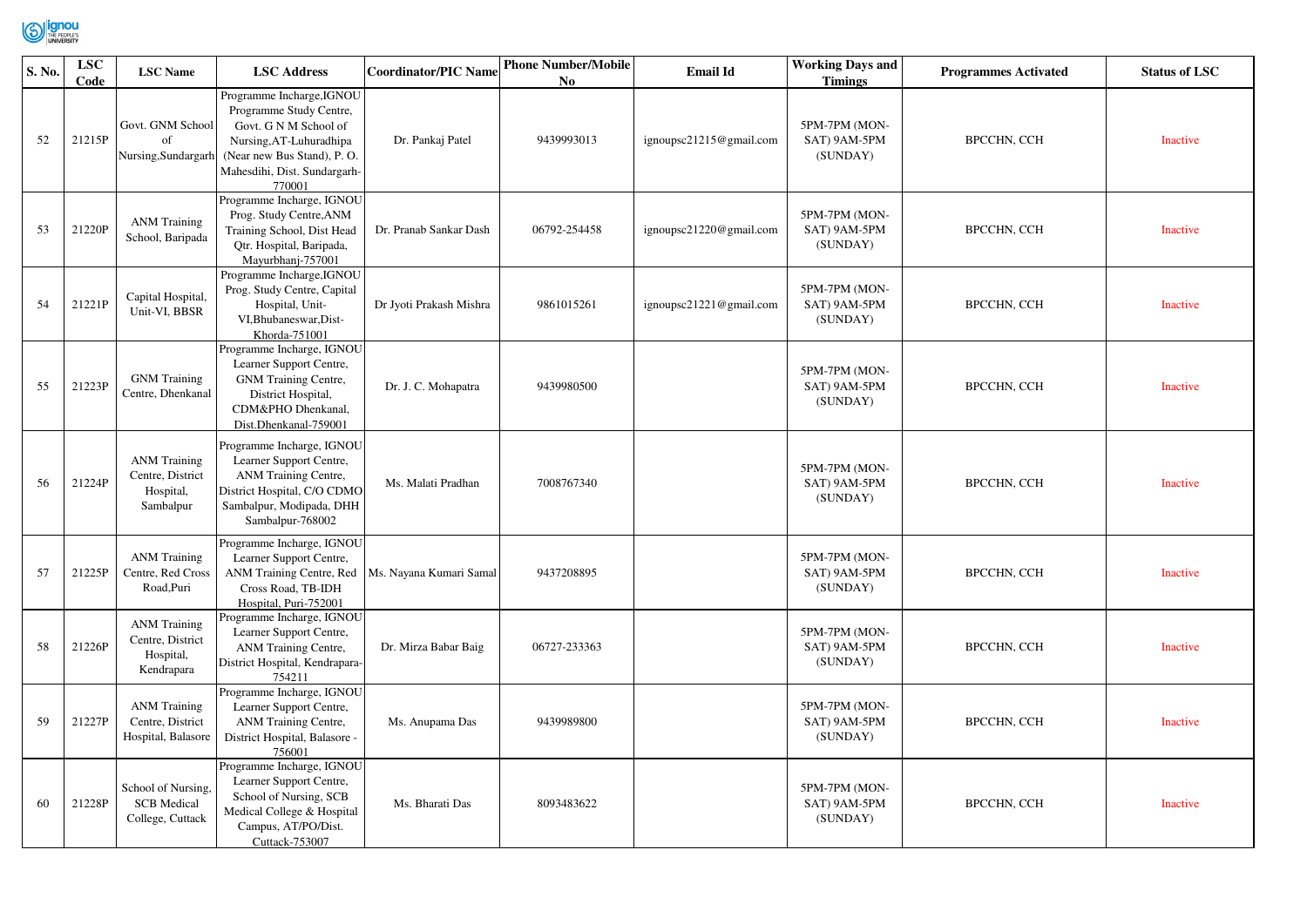

| S. No. | <b>LSC</b><br>Code | <b>LSC</b> Name                                           | <b>LSC Address</b>                                                                                                                                                                        | <b>Coordinator/PIC Name</b> | <b>Phone Number/Mobile</b><br>No. | <b>Email Id</b>                                   | <b>Working Days and</b><br><b>Timings</b> | <b>Programmes Activated</b>                          | <b>Status of LSC</b>                                                     |
|--------|--------------------|-----------------------------------------------------------|-------------------------------------------------------------------------------------------------------------------------------------------------------------------------------------------|-----------------------------|-----------------------------------|---------------------------------------------------|-------------------------------------------|------------------------------------------------------|--------------------------------------------------------------------------|
| 61     | 21152P             | Chetna,<br>Bhubaneswar                                    | PIC, Chetna Institute for the<br>Mentally Handicapped<br>Teachers Training Centre,<br>A/3, Institutional Area, Near<br>Hotel Swosti Plaza, P.O.-<br>R.R.L. Campus, Bhubaneswar-<br>751013 |                             |                                   | ignousc21152@gmail.com                            | 5PM-7PM (MON-<br>SAT) 9AM-5PM<br>(SUNDAY) | MSCCFT, PGDCFT, BSW, MSW,<br>MSWC, MAPC, PGDMH, BSWG | (Kept In Abeyance due to<br>operational reasons)<br>(TAGGED TO LSC-2100) |
| 62     |                    | Directorate of<br>21194P Water Management,<br><b>BBSR</b> | Programme Incharge, IGNOU<br>Programme Study Centre,<br>Directorate of Water<br>Management (ICAR) Opp.<br>Rail Vihar.<br>Chandrashekharpur,<br>Bhubaneswar -751023                        | Dr Ranu Rani Sethi          | 8763667446                        | ignousc21194@gmail.com                            | 5PM-7PM (MON-<br>SAT) 9AM-5PM<br>(SUNDAY) | <b>DWM</b>                                           | (Kept in Abeyance) Inactive                                              |
| 63     | 21211P             | College of<br>Veterinary Science,<br><b>OUAT</b>          | Programme Incharge, IGNOU<br>Program Study Centre,<br>College of Veterinary Science<br>and Animal Husbandry,<br>University of Agriculture and<br>Technology(OUAT)<br>Bhubaneswar - 751003 | Dr Bhabesh Chandra Das      | 9438562662                        | ignousc21211@gmail.com                            | 5PM-7PM (MON-<br>SAT) 9AM-5PM<br>(SUNDAY) | CPF, DMT, DDT, PGDAW, PGDFSQM                        |                                                                          |
| 64     | 21127D             | Circle Jail,<br>Choudwar, Cuttack                         | Coordinator, IGNOU Special<br>Study Centre, Circle Jail,<br>Cuttack AT-Choudwar, Dist-<br>Cuttack -754071                                                                                 | Sh. Kulamani Behera         | 9437245373                        | choudwarjail.od@nic.in<br>circlejailctc@gmail.com | 5PM-7PM (MON-<br>SAT) 9AM-5PM<br>(SUNDAY) | BA, BCOM, CRD, PGDRD, BAG,<br><b>BCOMG</b>           |                                                                          |
| 65     | 21128D             | Circle Jail,<br>Berhampur                                 | Coordinator, IGNOU Special<br>Study Centre, Circle Jail,<br>Berhampur-760008                                                                                                              | Mr. Satyanarayan Behera     | 7749064404                        | berhampurjail.od@nic.in                           | 5PM-7PM (MON-<br>SAT) 9AM-5PM<br>(SUNDAY) | BA, PGDRD, BAG                                       |                                                                          |
| 66     | 21134D             | District Jail,<br>Balasore                                | Coordinator, IGNOU Special<br>Study Centre, District Jail<br>(Zilla Karagar), Balasore<br>$-756001$                                                                                       | Mr Debabrata Jena (PWO)     | 9437294570                        | balasorejail.od@nic.in                            | 5PM-7PM (MON-<br>SAT) 9AM-5PM<br>(SUNDAY) | BA, BCOM, CRD, PGDRD, BAG,<br><b>BCOMG</b>           | Inactive                                                                 |
| 67     | 21196D             | Special Jail,<br>Jharpada,<br>Bhubaneswar                 | Coordinator, IGNOU Special<br>Study Centre, Special Jail,<br>Jharpada, PO-Laxmisagar,<br>Bhubaneswar-751006                                                                               | Sri Satyprakash Swain       | 7008237586                        | bbsrspljail@hotmail.com                           | 5PM-7PM (MON-<br>SAT) 9AM-5PM<br>(SUNDAY) | BA, CLP, CHR, CRD, BAG                               |                                                                          |
| 68     | 21230D             | District Jail, Puri                                       | Coordinator, IGNOU Special<br>Study Centre, AT-Bangar,<br>P.O. Khalkata, Dist. Puri-<br>752111                                                                                            |                             |                                   | purijail.od@nic.in                                | 5PM-7PM (MON-<br>SAT) 9AM-5PM<br>(SUNDAY) | BAG, BCOMG, CFN, CIG                                 | Inactive                                                                 |
| 69     | 21231D             | District Jail,<br>Phulbani                                | Coordinator, IGNOU Special<br>Study Centre, AT-District<br>Jail, P.O. Phulbani, Dist.<br>Kandhamal-762001                                                                                 | Mr. Sushanta Kumar<br>Nayak | 9437345484                        | phulbanijail.od@nic.in                            | 5PM-7PM (MON-<br>SAT) 9AM-5PM<br>(SUNDAY) | BAG, BCOMG, CFE, CTS, CES, CAFÉ,<br>CFN, CIG         | Inactive                                                                 |
| 70     | 21232D             | Circle Jail,<br>Baripada                                  | Coordinator, IGNOU Special<br>Study Centre, AT-Circle Jail<br>Baripada, P.O.Bhanjapur,<br>Dist. Mayurbhanja-757002                                                                        | Sh. Sujit Kumar Raula       | 9437133703                        | baripadajail.od@nic.in                            | 5PM-7PM (MON-<br>SAT) 9AM-5PM<br>(SUNDAY) | BAG, BCOMG, CFE, CTS, CES, CAFÉ,<br>CFN, CIG,        | Inactive                                                                 |
| 71     | 21233D             | District Jail,<br>Sundergarh                              | Coordinator, IGNOU Special<br>Study Centre, District Jail,<br>AT/PO/Dist. Sundergarh-<br>770001                                                                                           | Ms. Sima Ekka               | 7894027420                        | sundargarhjail.od@nic.in                          | 5PM-7PM (MON-<br>SAT) 9AM-5PM<br>(SUNDAY) | BAG, BCOMG, CTS, CES, CFN, CIG                       | Inactive                                                                 |